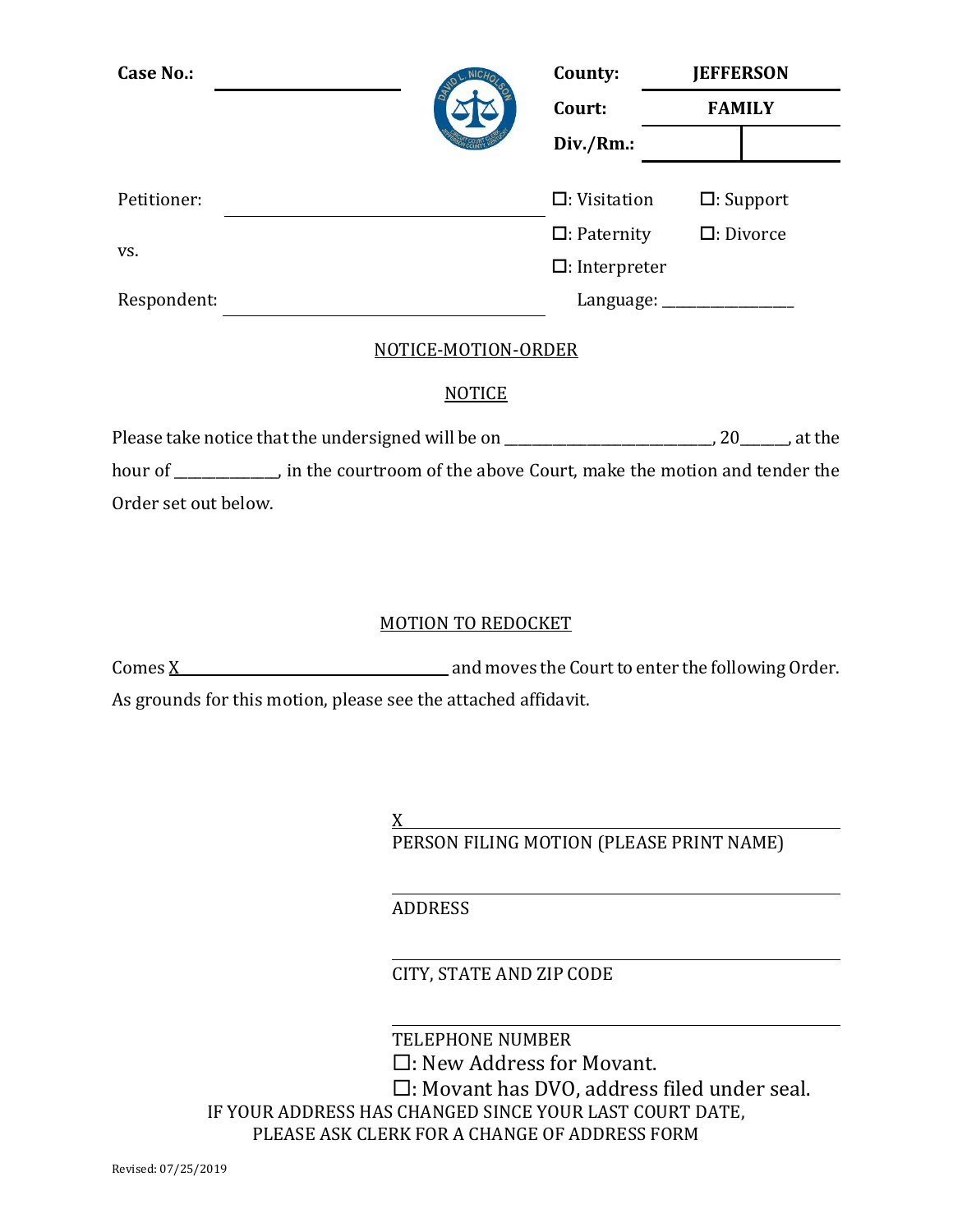| <b>Case No.:</b>                                                     | County:<br>Court: | <b>JEFFERSON</b> |               |  |  |  |
|----------------------------------------------------------------------|-------------------|------------------|---------------|--|--|--|
|                                                                      |                   |                  | <b>FAMILY</b> |  |  |  |
|                                                                      |                   | Div./Rm.:        |               |  |  |  |
|                                                                      | <b>AFFIDAVIT</b>  |                  |               |  |  |  |
| Comes the Affiant, $\underline{X}$ and after first being duly sworn, |                   |                  |               |  |  |  |
| states as follows in support of the motion.                          |                   |                  |               |  |  |  |
|                                                                      |                   |                  |               |  |  |  |
|                                                                      |                   |                  |               |  |  |  |
|                                                                      |                   |                  |               |  |  |  |
|                                                                      |                   |                  |               |  |  |  |
|                                                                      |                   |                  |               |  |  |  |
|                                                                      |                   |                  |               |  |  |  |
|                                                                      |                   |                  |               |  |  |  |
|                                                                      |                   |                  |               |  |  |  |
|                                                                      |                   |                  |               |  |  |  |
|                                                                      |                   |                  |               |  |  |  |
|                                                                      |                   |                  |               |  |  |  |
|                                                                      |                   |                  |               |  |  |  |
|                                                                      |                   |                  |               |  |  |  |
|                                                                      |                   |                  |               |  |  |  |
|                                                                      |                   |                  |               |  |  |  |
|                                                                      |                   |                  |               |  |  |  |
|                                                                      |                   |                  |               |  |  |  |
|                                                                      |                   |                  |               |  |  |  |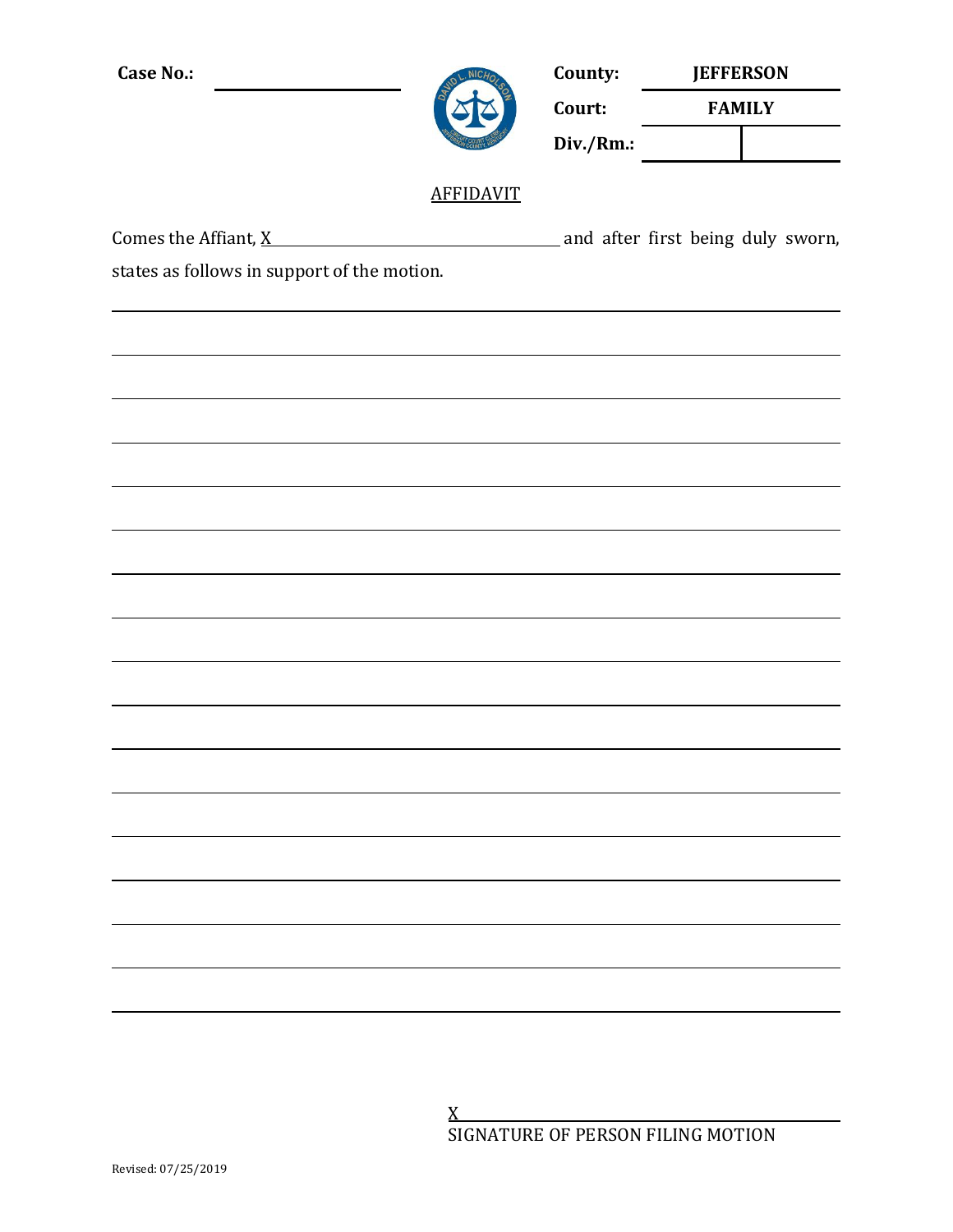

| <b>Case No.:</b> | County:   | <b>JEFFERSON</b> |  |  |
|------------------|-----------|------------------|--|--|
|                  | Court:    | <b>FAMILY</b>    |  |  |
|                  | Div./Rm.: |                  |  |  |

## **CERTIFICATE**

I hereby certify that, to the best of my knowledge and belief, that the name, complete address and telephone number of the other person(s) or attorney of record involved in this action as listed below is:

| To:      | To:      |  |
|----------|----------|--|
| Address: | Address: |  |
|          |          |  |
|          |          |  |

I have filed this notice-motion-order with the Clerk of the Jefferson Circuit Court and have mailed a copy to the other parties or attorney involved in this action. I understand that my attendance on the date listed is mandatory and failure to appear will result in the motion being denied by the Judge.

|                                        | <b>SIGNATURE</b> |                                                |
|----------------------------------------|------------------|------------------------------------------------|
|                                        | <b>DATE</b>      |                                                |
| COMMONWEALTH OF KENTUCKY )<br>) SS     |                  |                                                |
| <b>COUNTY OF JEFFERSON</b>             |                  |                                                |
| Subscribed and sworn to before me by X |                  | and this the same on this the same day         |
|                                        |                  |                                                |
|                                        |                  | $\Box$ Clerk, check here if Clerk mailed copy. |
|                                        |                  | David L. Nicholson, Clerk                      |
| <b>NOTARY PUBLIC</b>                   | <b>OR</b>        |                                                |
| <b>COMMISSION EXP.</b>                 |                  | By:<br>, D.C.                                  |